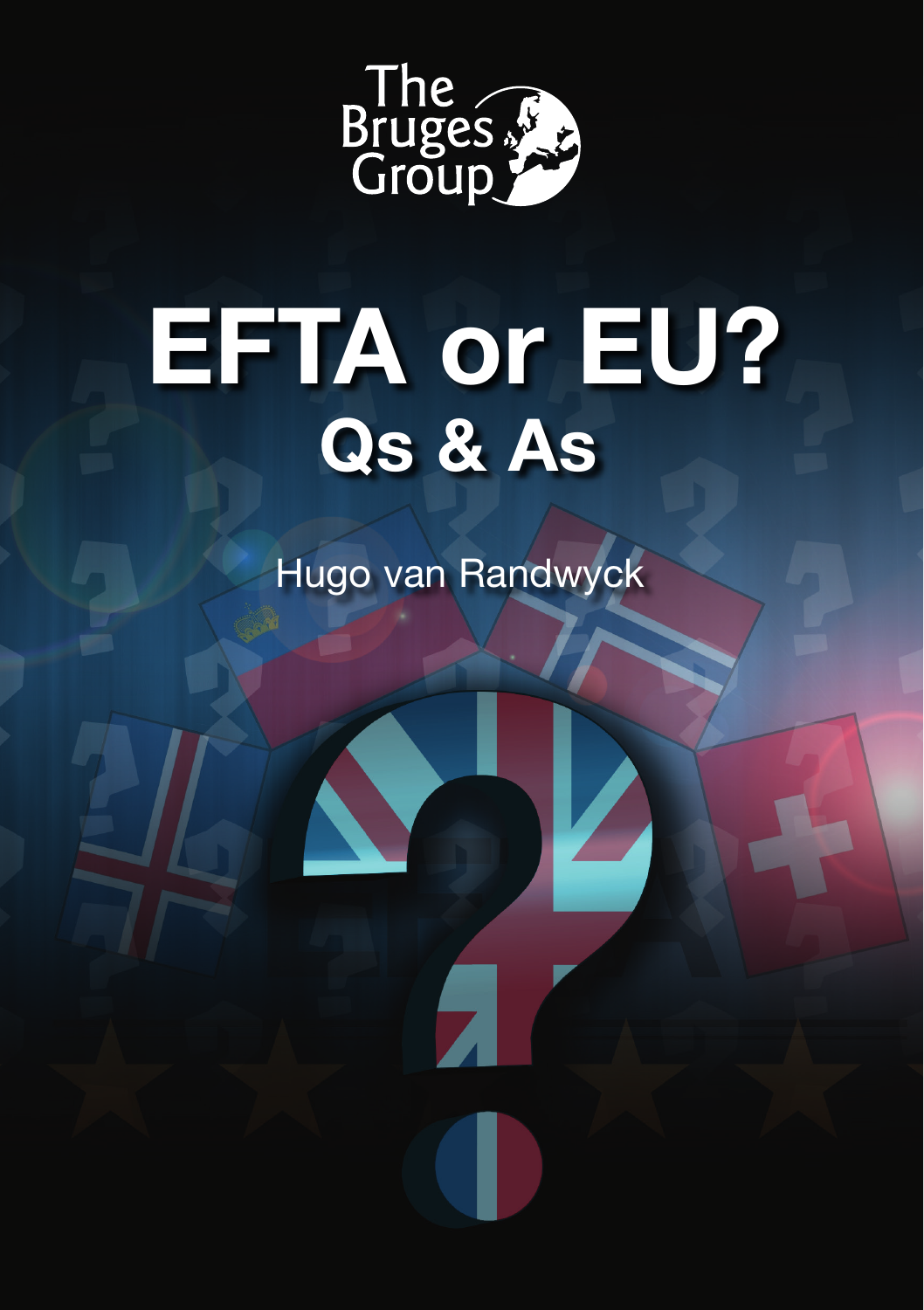## **EFTA or EU? Qs & As**

Hugo van Randwyck

© The Bruges Group 2013 Published in September 2013 by The Bruges Group, 214 Linen Hall, 162-168 Regent Street, London W1B 5TB www.brugesgroup.com

Follow us on twitter  $\bigcap$  @brugesgroup Find our facebook group: The Bruges Group

Bruges Group publications are not intended to represent a corporate view of European and international developments. Contributions are chosen on the basis of their intellectual rigour and their ability to open up new avenues for debate.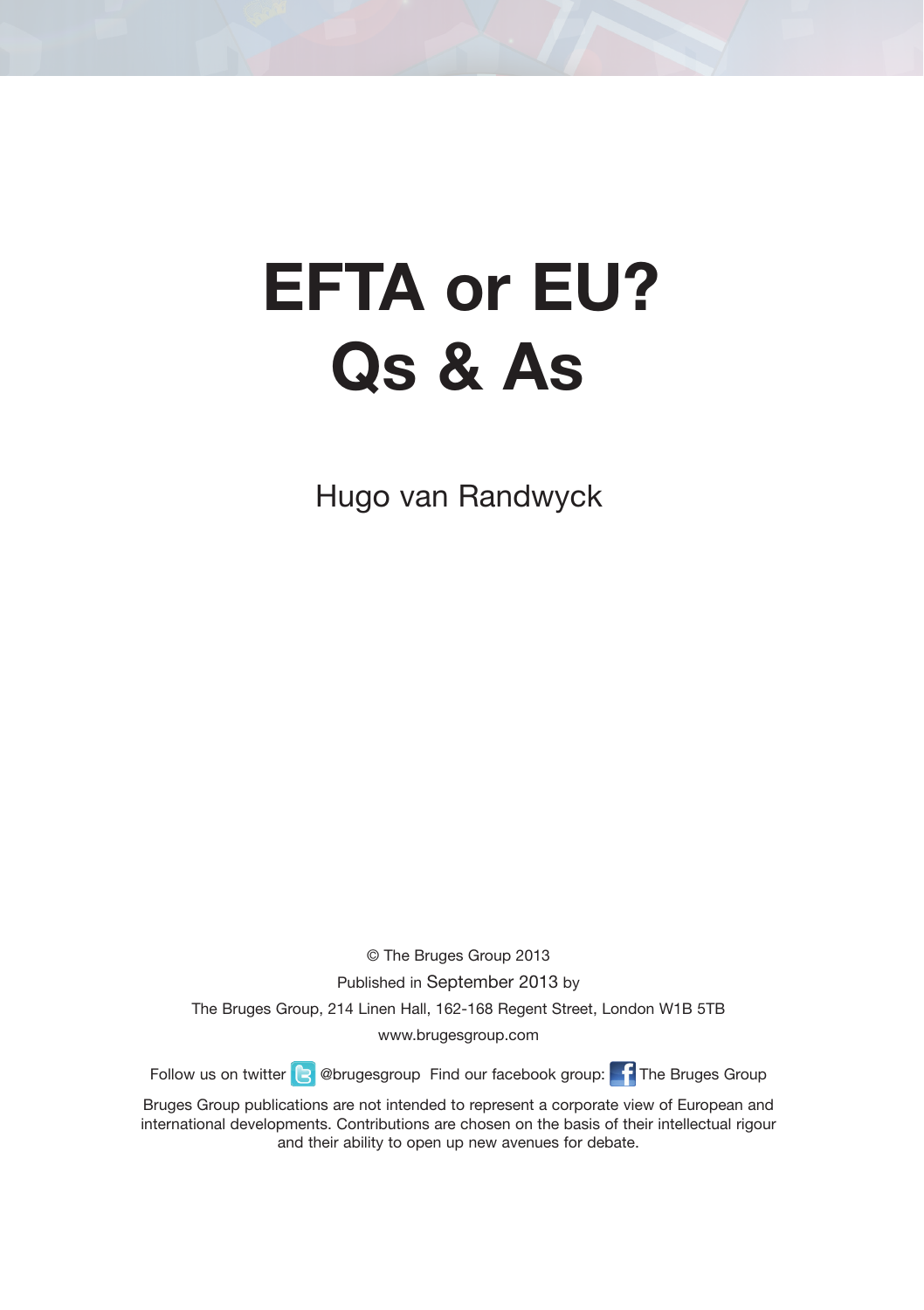## **About the Author**

Hugo van Randwyck –has experience as an implementation consultant in a variety of industries. He has been working with the Bruges Group and pro-democracy groups to help Britain have a referendum on simpler links with the EU. He has written a number of papers, available on the Bruges Group website, and also organised opinion polls showing support for EFTA is greater than the EU.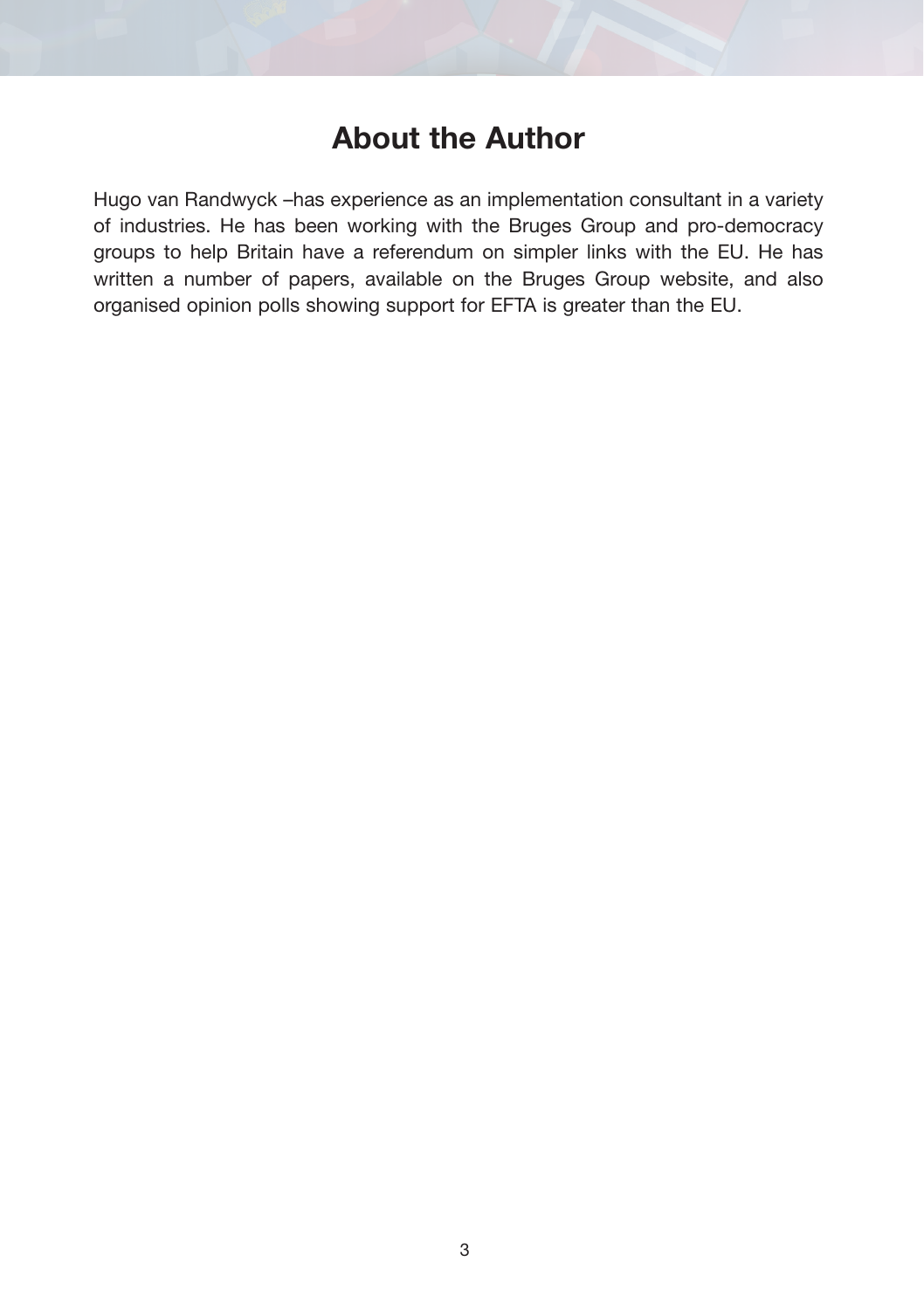## **Table of Contents**

| Os & As                                                                                     |
|---------------------------------------------------------------------------------------------|
|                                                                                             |
|                                                                                             |
|                                                                                             |
|                                                                                             |
|                                                                                             |
|                                                                                             |
|                                                                                             |
| How would having a looser arrangement affect Britain's trade with EU countries? 9           |
|                                                                                             |
| Is it fair to look at countries like Norway and Switzerland and                             |
| compare them to the UK, for possible economic performance and other benefits? 9             |
| What influence would the UK have if it was no longer a member of EU/EEA?  10                |
| How will Britain being in the EFTA/EEA affect the voting and final regulations enacted?  11 |
|                                                                                             |
|                                                                                             |
|                                                                                             |
| What are other possible benefits of membership of each agreement?  12                       |
|                                                                                             |
|                                                                                             |
| What if Britain left the EU and switched to EFTA? What would some countries say?  14        |
| What about when people say, you can't have an 'a la carte' relationship? 14                 |
|                                                                                             |
|                                                                                             |
|                                                                                             |
|                                                                                             |
|                                                                                             |
|                                                                                             |
| How easy or difficult would it be for Britain to switch to EFTA/EEA?  17                    |
|                                                                                             |
| What benefits would there be in having an EFTA/EEA or EU/EEA referendum?  18                |
|                                                                                             |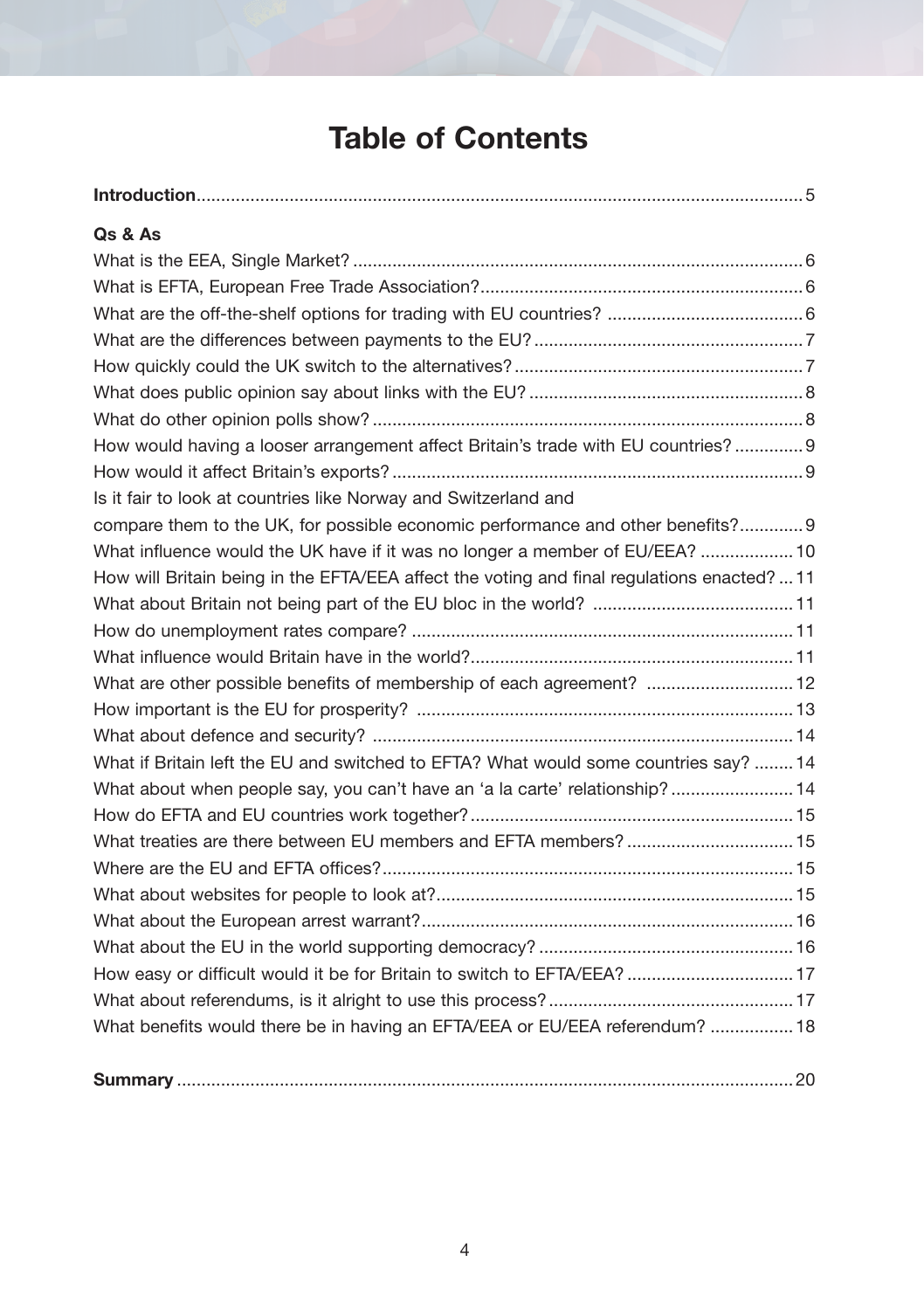## **Introduction**

What is the best option , or best options, for Britain trading with EU countries? Could it be an off-the-shelf option or something that could be designed from scratch? What option would likely get the most public support, in a referendum? What criteria would people be looking at, for making their decision? What could be the benefits of changing from the current EU/EEA (European Union/European Economic Area = Single Market) arrangement? What do other countries do, who are not in the EU? What do EFTA (European Free Trade Association) countries do? What sort of questions have been raised, and what could some of the answers be?

This paper will aim to answer the above questions, and show there are a number of positive working alternatives that Britain would benefit from significantly, in many areas, including: democracy and job creation.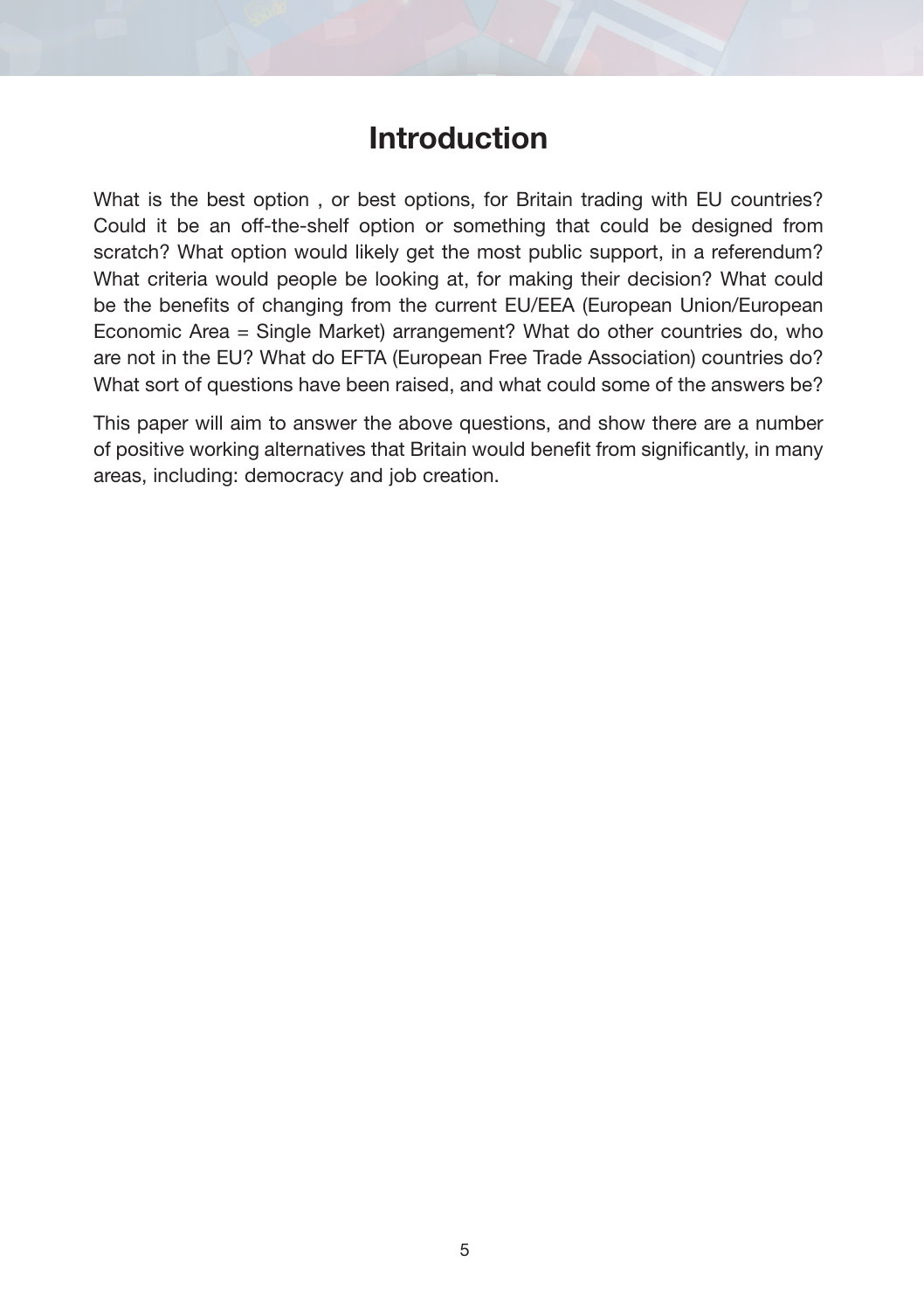## **Qs & As**

The paper is a Qs & As style, as many people have raised questions, and good ones.

A number of questions have been raised, which include some below giving the pro-EU/EEA perspective and also the pro-EFTA/EEA perspective. In most cases the EFTA response is long, since the EU responses generally lack back up material to prove their points.

#### **Q. What is the EEA, Single Market?**

The EEA, is the European Economic Area, which allows for member countries to have free movement of: goods, services, people and capital = Single Market. Countries in the EU are members of the EEA, including also countries not in the EU, Norway, Iceland, Liechtenstein, who are members of EFTA. European Free Trade Association

#### **Q. What is EFTA, European Free Trade Association?**

A. EFTA is a simple free trade group, that, as it says, is an association, allowing each country to run it's own affairs, with any agreements, reached by unanimous votes by each member. Countries who are members, are Norway, Switzerland, Iceland and Liechtenstein. Norway, Iceland, Liechtenstein have an EFTA/EEA agreement, allowing them access to the Single Market, while allowing them to each, run their own policies on: agriculture, fisheries, Home Affairs, Justice. In addition, they are only subject to the 4,500 EEA regulations and not the additional 15,000 EU regulations, of which each year there are around 350 new EEA regulations and an additional 650 EU regulations, which they are not affected by. They also are not affected by EU taxes, and can have full membership of the NATO security alliance, and can make individual or group Free Trade Agreements (FTAs) with any country in the world. Switzerland has a series of free trade bi-lateral agreements with the EU, so does not get any regulations each year. Switzerland started negotiating the bi-lateral agreement in 1992, and this was implemented in 2002, after 10 years.

#### **Q. What are the off-the-shelf options for trading with EU countries?**

There are a number, including the current option which is EU/EEA.

EFTA/EEA = Norway, Iceland, Liechtenstein,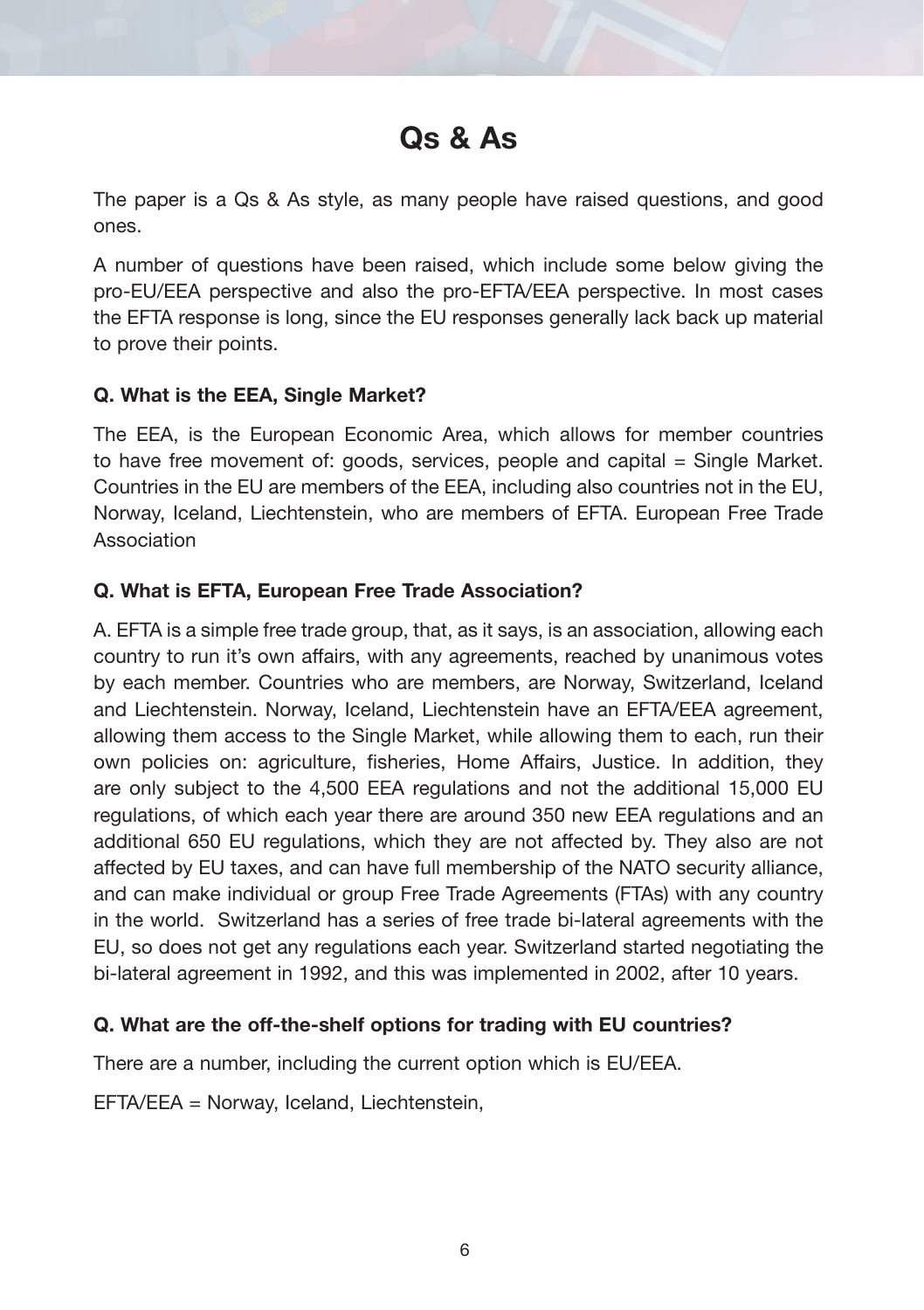#### EFTA/bi-lateral = Switzerland

 $FTA/bi$ -lateral people movement = e.g. Mexico has free trade and the people movement is organised by each individual country

 $WTO = World Trade Organization = which allows for access to markets, with$ progressively lower tariffs

#### **Q. What are the differences between payments to the EU?**

 $EU =$  currently Britain pays around £15bn + to the EU, and gets back £9bn, with £6bn given to other EU countries

 $EFTA =$  the UK would save around £3bn a year. It would also no longer need to pay money to the EU, that came back to the UK as 'EU money', and spent according to EU guidelines and lobby influence. Looking at EFTA, there is the EEA grants process, of which they have agreed to pay E1.79 billion, of which Norway pays 97%, for the 2009-2014 period. So Norway in total pays around E1.736 billion, or E347 million a year. With a Norwegian population of 5 million, this is around E69 per person. For the UK with 63 million people, this would amount to E4,347 million. With a GDP per head, 70% of Norway, this is E3.04 billion a year. Using an exchange rate of 1 for 1, this is £3bn a year. Using an exchange rate of E1.4 to £1, this is £2.17bn a year. Since current net payments, to the EU exceed £6bn, this is a saving of around £3bn a year. Which is a lot of money, however seen amongst the hidden costs discussed later, it is dwarfed by the hidden costs of EU membership.

The 2009-2014 grants saw a 22% increase on the previous grants, so it is possible to question, what each funding period ought to be.

#### **Q. How quickly could the UK switch to the alternatives?**

The EFTA/EEA option, in some areas, could be done in weeks, with some things months and some years, while transition arrangements were organised. This option, while continuing access to the Single Market, allows for 'business as usual'. With other EFTA/EEA members, this is a working model that can be implemented.

The EFTA/bi-lateral option, like Switzerland, could take longer, since Switzerland took 10 years to negotiate this.

FTA/bi-lateral, could be done in years, as some other FTAs with countries have taken with the EU.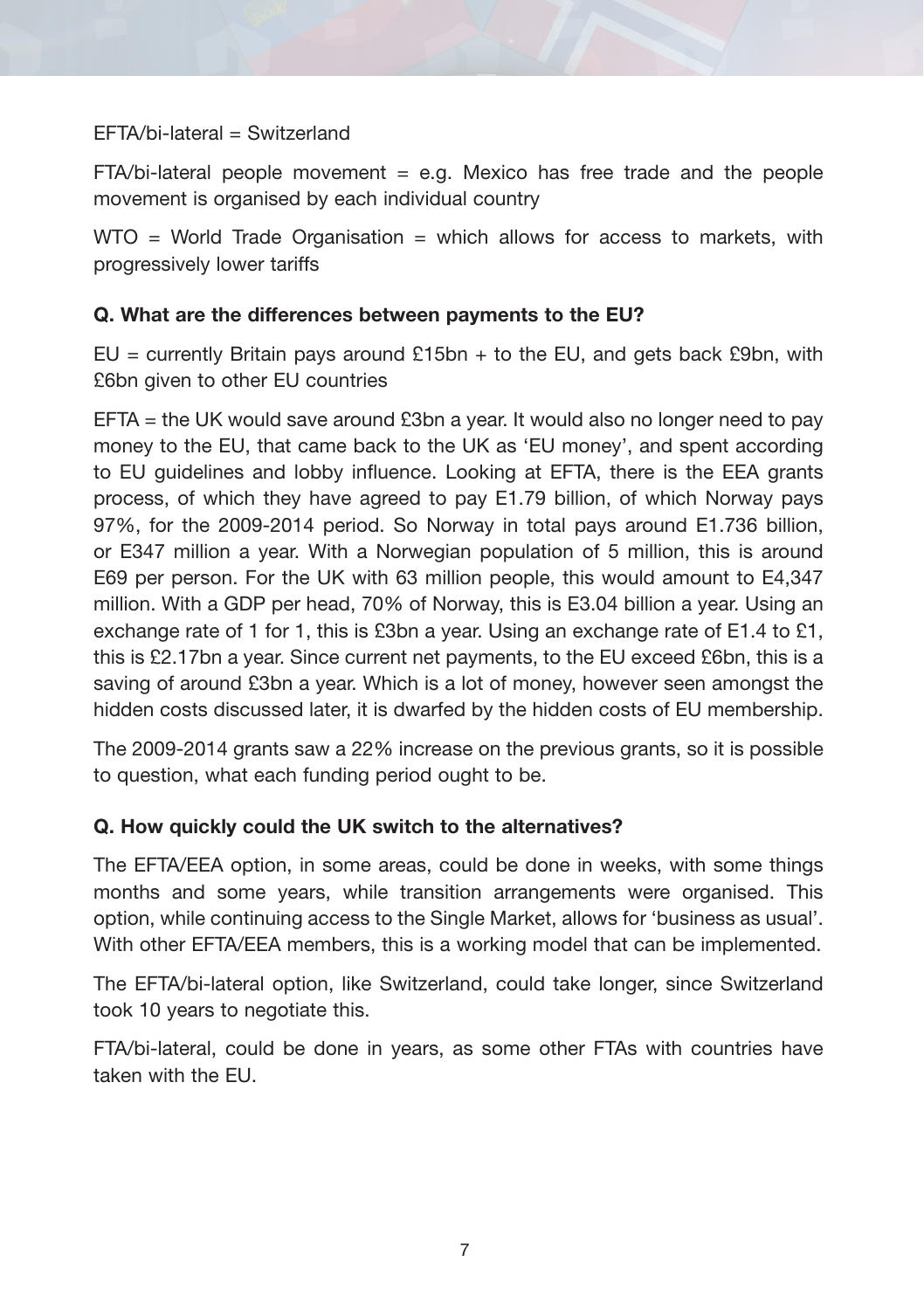WTO, this could be done fairly quickly, months, maybe a year, since it is already running, however, it would mean tariffs being added to British exports to the EU and imports from the EU, so unlikely to be favoured.

In summary, many people would feel that the EU/EEA option and the WTO option are the extremes, and the middle ground is somewhere where the other options are.

Most paperwork includes the word EEA already, in fact when you travel at airports, you'll be able to see the passport queues for EU, EEA nationals and Swiss, all one, for fast track checking. The infrastructure is already in place.

The regulations are also easy to separate. Any EEA regulation has an additional 'text with EEA relevance' added, so it is easy to see EEA regulations and EU regulations.

#### **Q. What does public opinion say about links with the EU?**

Polls can vary, however, a number of polls, have shown that:

Stay in  $EU = 30%$ 

Something looser = 40%

Get out completely  $= 30\%$ 

Which, if you are looking at the off-the-shelf options, would mean EFTA/EEA, EFTA/ bi-lateral and the FTA/bi-lateral movement of people options.

#### **Q. What do other opinion polls show?**

A recent poll by Survation showed:

 $FFA/FFTA = 54.3%$ EEA/EU = 22.2% Don't Know  $= 23.5\%$ So of those who expressed a view:  $FFA/FFTA = 71%$  $FFA/FU = 29%$ 

Which seems about right if you look at the 5 of people who prefer something looser and also want completely out, would come to 70%.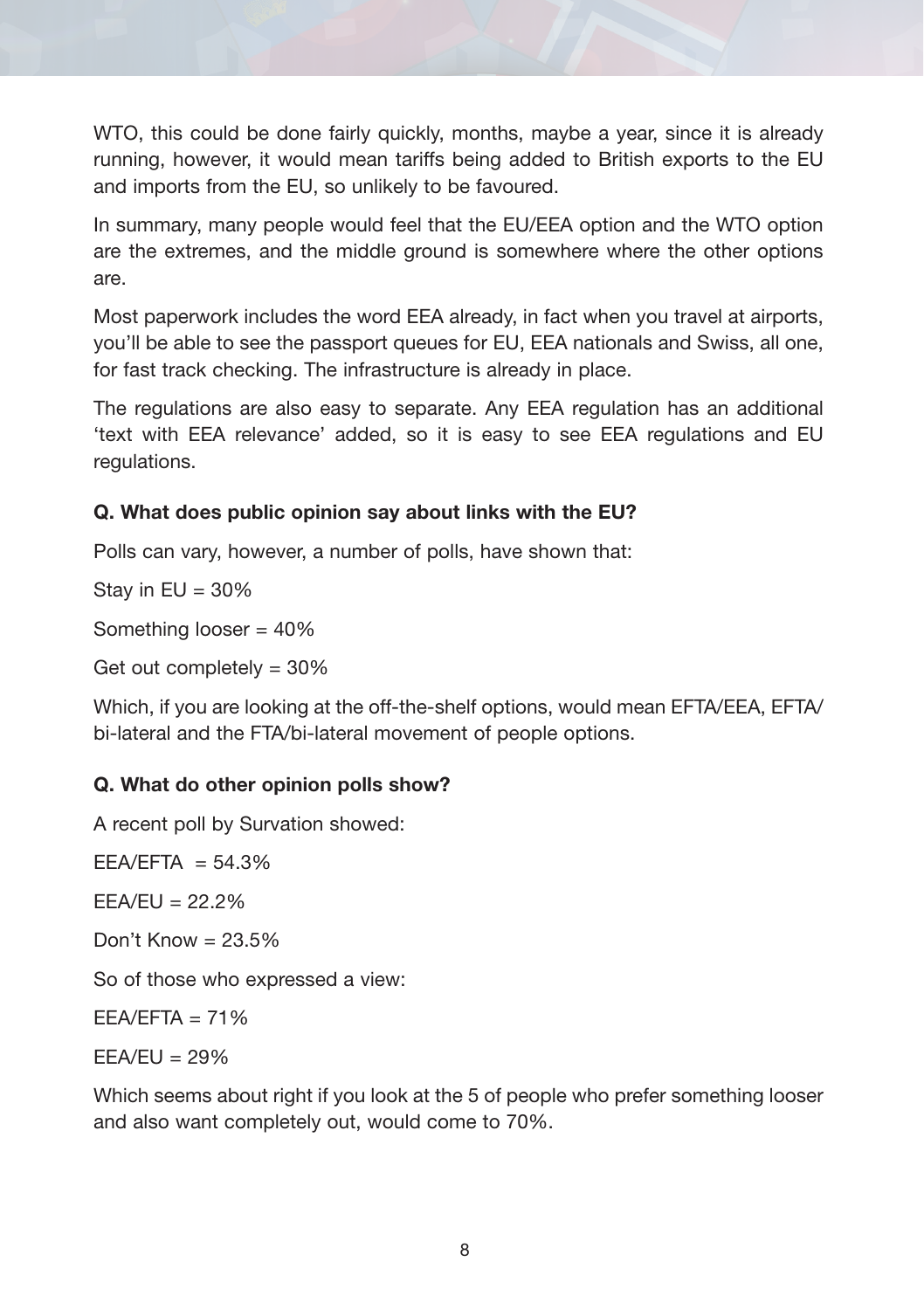This poll, was taken in July 2013, with 1,000 respondents, including looking at their political voting intentions to give weighting to opinions. Obviously a better representative sample would be the 44 million voters!

#### **Q. How would having a looser arrangement affect Britain's trade with EU countries? EU supporter= there are 3 million jobs which are involved with trading with the EU and these jobs would be lost?**

EFTA supporter= Britain would still be part of the Single Market and continue trading as normal, with no disruption. In addition the EEA regulations would only affect 9% of the economy that trades with the EU , and the other 91% would not get any more EU laws. The regulations are like a tax, so reducing regulations would be alike a tax cut for business, 'helping' employment.

#### **Q. How would it affect Britain's exports?**

EU = British exports would lose out, and exports would fall

 $EFTA = Currently Britain has trade deficit with EU countries, of around £40 billion a$ year, which is the equivalent of exporting 1 million jobs. Britain has only once had a trade surplus with EU countries, otherwise a deficit, not the win-win agreement people thought they were getting. Having a deficit, means other countries benefit from the jobs, the income taxes, corporation taxes and VAT that come from producing those goods and services. Countries like Norway and Switzerland have generally a trade balance or surplus with EU countries.

#### **Q. Is it fair to look at countries like Norway and Switzerland and compare them to the UK, for possible economic performance and other benefits?**

EU = No, the economies of Norway and Switzerland are very different to the UK economy.

EFTA = Yes, if you look at the economies of Norway and Switzerland, you'll see that their economies are more similar to the UK economy than to each other, what they have in common is a simpler EFTA agreement.

Norwegian economy  $=$  Oil and Gas, Fishing, Chemicals

Switzerland = Agriculture, Engineering, Finance, Pharmaceuticals, Chemicals

 $UK = all of the above$ 

Unemployment rates: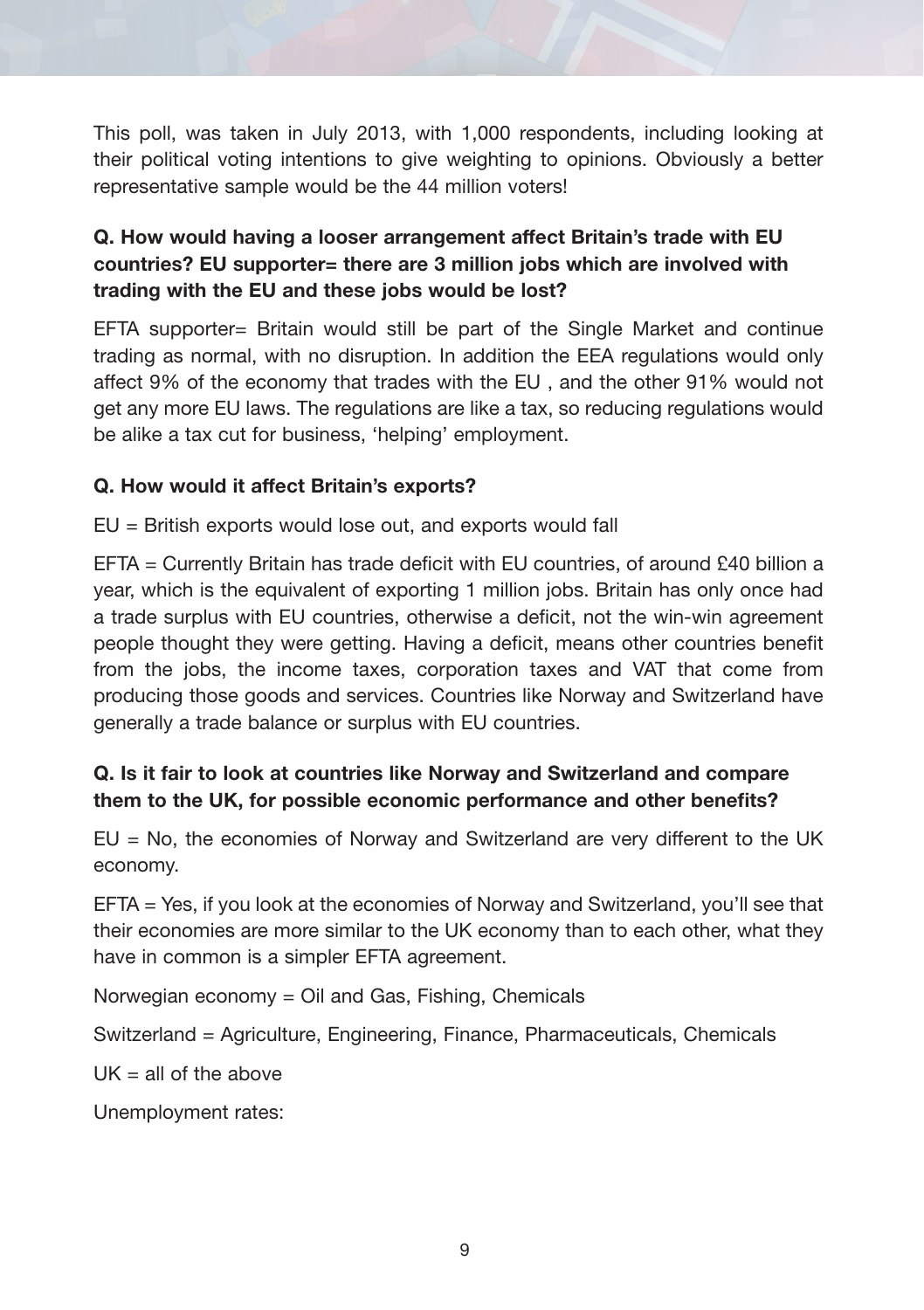UK= 7.5% Norway  $= 3.5%$ Switzerland  $=$  3.5%

In fact you could look at the UK economy, and see that the economy of London is different from the West Midlands economy and the Yorkshire economy and Scottish economy, yet they all have 2 things in common, membership of EU/EEA and unemployment over 7%.

#### **Q. What influence would the UK have if it was no longer a member of EU/ EEA?**

EU = Britain would lose influence in making regulations which affect it, and would hurt business. Also Britain would lose influence on the world stage, as their opinion would not be part of the EU opinion.

 $EFTA = It$  is true that Britain would no longer be able to 'vote' on any regulation formulated, so would need to implement a regulation it had not voted on. However Britain already has a limited voice, with being only 1 of 27 countries, and also with more and more qualified majority voting, they can be over-ruled anyway. Britain has been for decades trying to stop fishermen having a quota system that means if they have caught their quota of a certain fish, they need to throw them overboard where they die anyway and fish stocks are reduced/wasted, this has taken years, for the EU to address this waste. However since Britain would go from having around 0-4% voice of 4,500 EEA regulations and 0-4% voice in 15,000 EU regulations, to having 0% voice on 4,500 EEA regulations and 100% voice on the existing 15,000 EU regulations, this is an increase in self-government and local decision making. It is not perfect, however it is a balance of pros and cons. Britain would also gain membership of the WTO which regulates global trade rules, a big plus.

Also a number of the regulations are impacted by lobbying from large businesses, who are able to raise barriers to entry for smaller businesses, and allow cartel behaviour. These large businesses don't seem to realise that the EU is raising their costs in other parts of their business, which is affecting their competitiveness, e.g. 1 step forward 2 steps back.

Generally, a successful economy would have more influence in world affairs than an under-performing economy.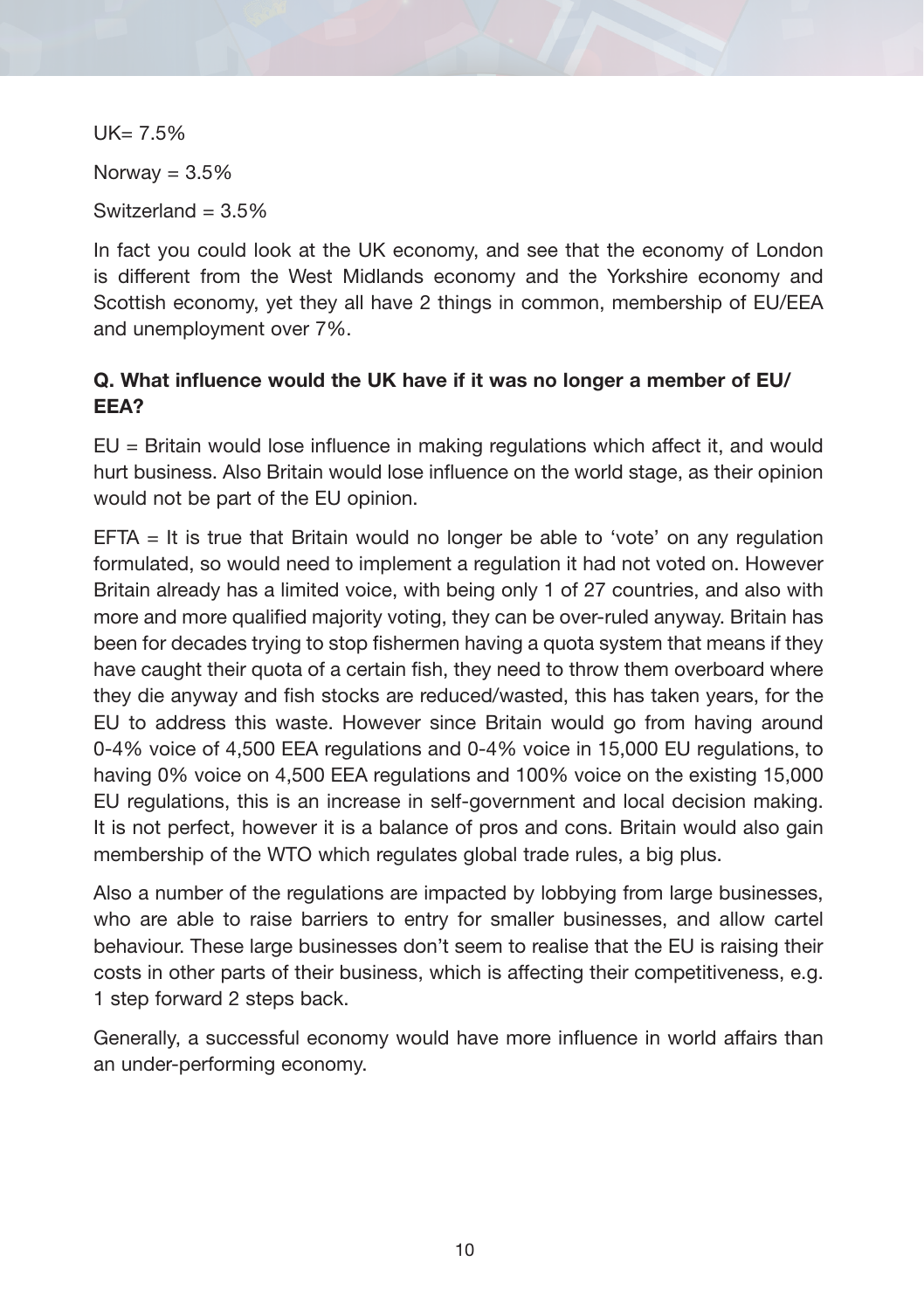#### **Q. How will Britain being in the EFTA/EEA affect the voting and final regulations enacted?**

EU = Britain will lose all influence, and will need to implement 100% of regulations

EFTA/EEA = It is true Britain would lose it's voting rights. However the process for making EEA regulations involves also EFTA countries, as the EEA agreement states, that EFTA Countries are fully involves in the consultation process and discussions, and in fact make valuable contributions towards any final regulation. The EFTA states also tell the EU how they would have voted, if they could have voted. Also they will say if any regulation will need to be voted on by their respective Parliaments, to see if they agree with it. Finally, EFTA states have the option of vetoing a regulation – a rarely used option. Though not ideal, in practice, Britain already goes along with some regulations, because they are in a minority opinion.

#### **Q. What about Britain not being part of the EU bloc in the world?**

A. There are a number of groupings/blocs in the world. EFTA is one of the most successful. ASEAN is another, they have around 4% unemployment. The similarity between EFTA and ASEAN, is that they are associations, allowing self-government and flexibility to respond to local need. The EFTA and ASEAN emphasis is on getting results for the public, not building an artificial EU structure, for the benefit of bureaucrats and lobbyists.

#### **Q. How do unemployment rates compare?**

 $EU = EU$  unemployment is over 12% and rising

EFTA = EFTA unemployment is around  $4\%$ 

UK unemployment is around 7.5%

#### **Q. What influence would Britain have in the world?**

 $FU =$  Britain would lose influence in the international arena?

EFTA = Britain would gain influence in a number of areas, while maintaining current influence in areas. Areas where Britain already has influence and would remain, is in UN Security Council, IMF, World Bank, NATO, European Space Agency (ESA), Commonwealth and others.

Where influence would increase is having a seat at the WTO (World Trade Organisation) where other countries like: Canada, Australia and New Zealand are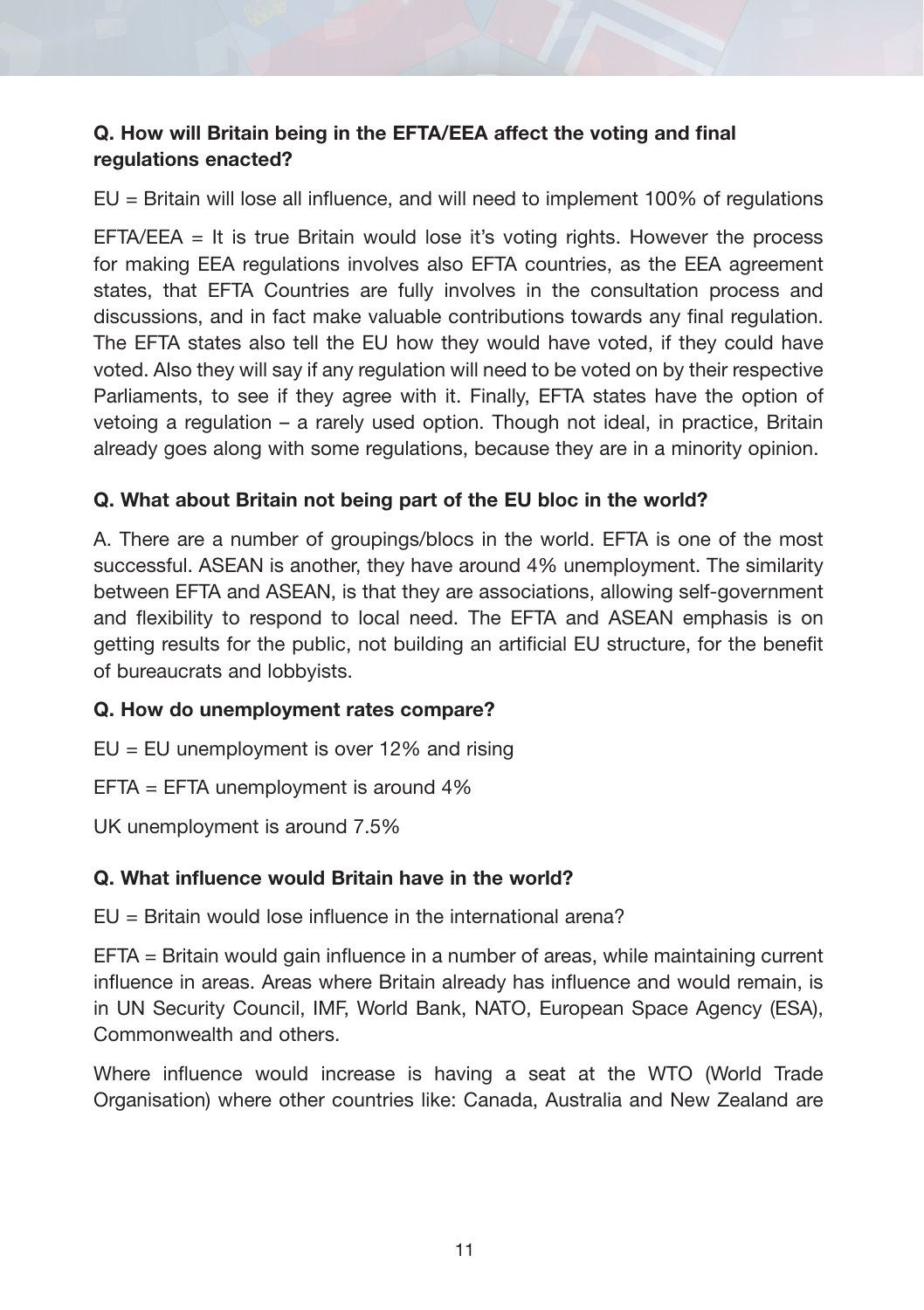members, so helping shape world trade ideas and initiatives. These often lead into EEA regulations, so this would be an 'upstream' improvement, in influence.

In addition other organisations where Britain would regain a voice, include: The World Health Organisation, Food and Agricultural Organisation, International Labour Organisation, UN's Economic Commission for Europe, International Standards Organisation, UN Intergovernmental Panel on Climate Change, World Meteorological Organisation, UN Environment Programme, International Maritime Organisation and others.

Britain's general influence would also increase as it's prosperity increased.

EFTA membership would lead to an upgrade in Britain's voice in international organisations.

#### **Q. What are other possible benefits of membership of each agreement?**

EU = Membership of the EU allows Britain to save money on trading with other countries and improves economic performance

EFTA = there are huge hidden costs associated with EU membership, which would not be there with EFTA membership. Estimated costs of EU regulations are between 3% and 10% of GDP, a cost on the whole economy, even if not trading with EU countries. Other hidden costs are that since the EU is more and more the government of the UK, and elected MPs can make all kinds of promises in election manifestos, what happens is that the EU can override any election promises made. The EU becomes the 'role model' for decision making in the UK and other countries, and also how the public sector functions and uses public funds. The decision making model includes: a council of Ministers from each country, an EU commission – politically appointed, MEPs – who have a duplicate parliament in Brussels and Strasbourg, EU agencies in different parts of Europe, lots and lots of meetings, including an EU court in Luxembourg, over 10,000 employees – compared to 90 with EFTA, longer distances between decision makers and the public, top down decision making, accounts not signed off for over 15 years - due to fraud, 'white elephant' projects - megalomania experiments like the Euro.

 So if you look at what has been happening in the UK, it has been mirroring the EU. More and more merging of local supplied services, you'll see demoralised frontline staff, in ever bigger departments, massive computer programmes – costing millions/ billions which fail to be completed on time and fail to deliver the promised benefits i.e. a white elephant waste of money. Duplication of structures and investment, for example having a new London mayor and assembly process – while there already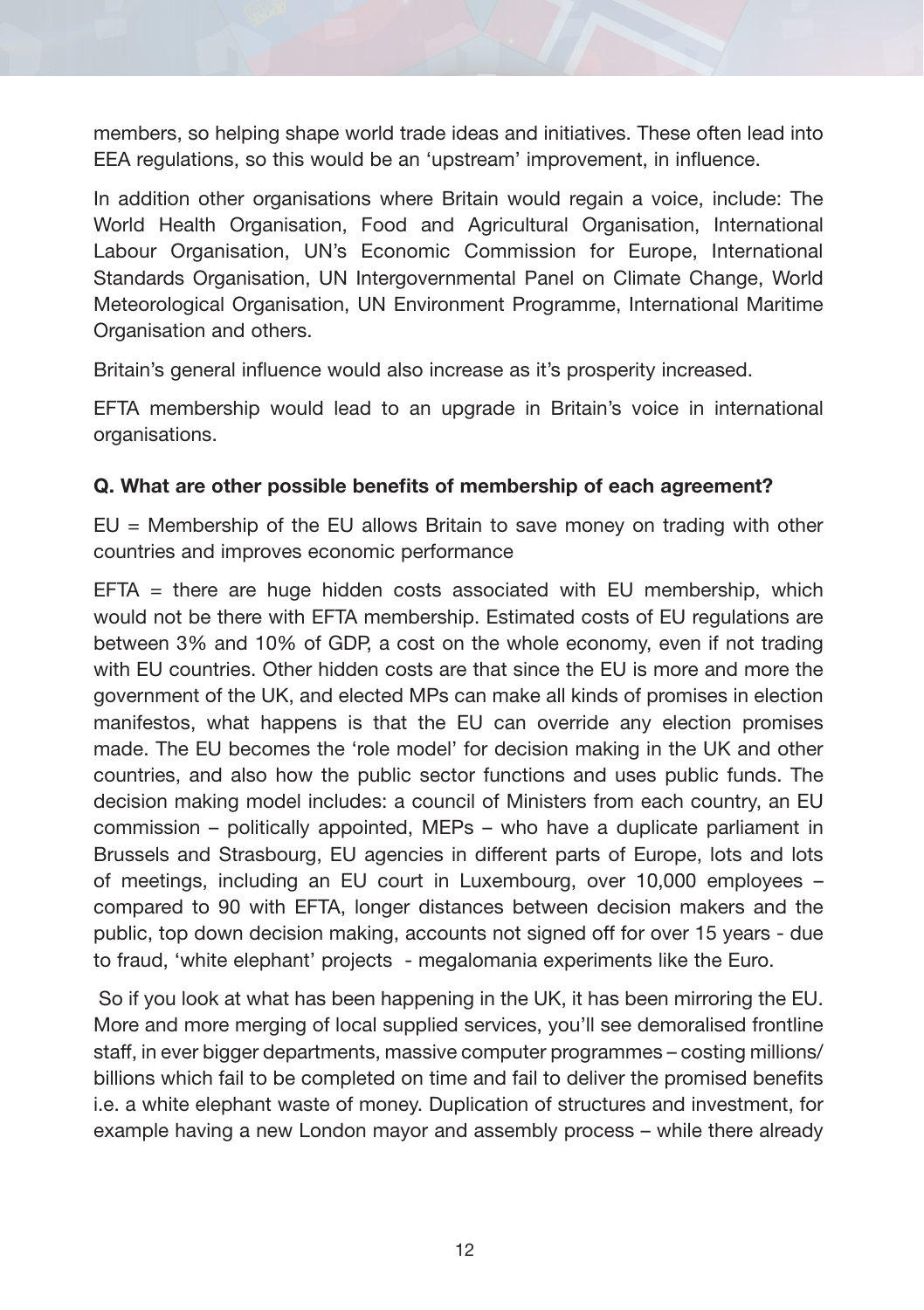are mayors and elected local councillors in each borough, and local MPs who could easily do the jobs. Long time for decision making and correcting mistakes. Lots and lots of meetings, which don't seem to go achieve much. Huge white elephant plans to shut down an existing airport and make a huge new one at massive cost somewhere else. A congestion charge, tracking motor vehicles and an extra tax on local people. On a national scale, a plan to build a new train line to Scotland, costing over £30 billion - to save, maybe an hour of travel time, even though there already is a train line to Scotland. Huge contract to build 2 huge aircraft carriers, with major multi-billion pound overruns - while frontline troop numbers are reduced and there aren't planes to put on the carriers.

Government departments failing to communicate well with each other, even in local government.

Frontline staff in the public sector can see the waste, but feel not listened to and demoralised. Decisions are top down. Some people put into position of leadership, have had no experience of frontline operations, so don't know how things work and why. Lots of quangos, giving high paid jobs, with some jobs going to political appointees and connections. Extra layers of management in public services – with cuts to frontline staffing.

There also other hidden costs, associated with implementing regulations. Some regulations are similar or duplications of existing UK regulations, however to comply legally, managers need to read and understand both. This adds to costs and also opportunity lost, since managers could be spending time getting more sales, increasing training, investing money in the business – all things competitors outside the EU are able to do. Also organisations, private, public and charities need to spend time and money on these regulations, even if they don't export to the EU – 91% of the economy doesn't export to the EU! These additional costs create distortions and lower the return on investment calculations – affecting employment and competitiveness, and higher costs for consumers.

The EU pattern just keeps replicating itself more and more and wasting more and more.

#### **Q. How important is the EU for prosperity? EU = it is vital, and helps create jobs**

EFTA = access to the single market is beneficial, however you don't need EU membership for that, there are many options, including EFTA/EEA. With a trade deficit with the EU, Britain is losing jobs, not gaining jobs. Also there has been a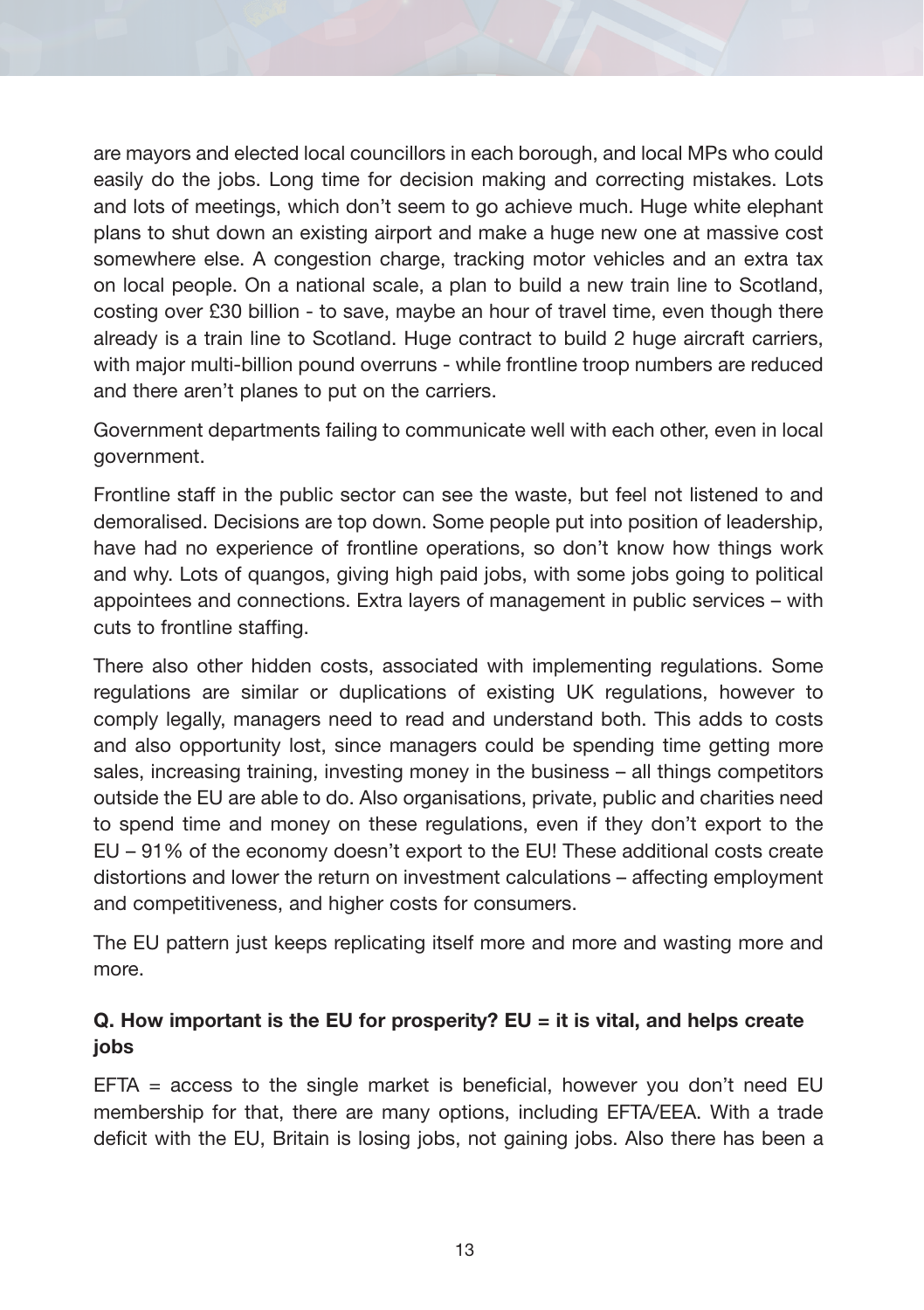trend in more and more power being centralised in the EU, and we have also seen more and more wealth being centralised with fewer and fewer people, so people needing benefits, when they would prefer to be working and paying their way. EFTA countries have lower unemployment.

#### **Q. What about defence and security?**

EU = being a member of the EU is vital to Britain's security and is responsible for peace in Europe since the WWII.

EFTA = Britain would remain a member of the NATO security alliance, as non-members Canada and Norway are. The peace in Europe these last 60 years has been as a result of NATO and support for democracy and prosperity. The war in former Yugoslavia, was not stopped by the EU, in fact it dragged on and on, and showed how ineffective the EU was. It was stopped by American commitment with British and NATO support.

#### **Q. What if Britain left the EU and switched to EFTA? What would some countries say?**

 $EU =$  have all the benefits without paying costs

EFTA = a trade agreement is supposed to be a win-win agreement. Currently Britain pays over £6bn, net, to have free movement of goods, services, people and capital – this is a tariff, not a Free Trade Agreement, like Mexico and other countries. Also Britain has a trade deficit of over £40 bn with the EU, i.e. exporting 1 million jobs, as well as giving jobs to EU nationals in the UK from mainly Eastern Europe. This is not a win-win agreement. In addition, Britain has paid over £134 bn net, to the EU since joining, added to the loss of income tax, VAT and corporation tax from having goods made overseas and not locally – this is a lot of money given to other countries.

#### **Q. What about when people say, you can't have an 'a la carte' relationship?**

EU = Yes, it is only possible to have an EU/EEA relationship with the EU

EFTA = there are already numerous 'a la carte' arrangements. For example Norway EFTA/EEA, Switzerland EFTA/bi-lateral, Mexico Free Trade Agreement (FTA), Turkey in the customs union, China uses WTO rules, with discussions on simplifying trade. There will continue to be many different variations. EFTA and the EU have very good relations. Britain is a democracy and EU countries respect the referendums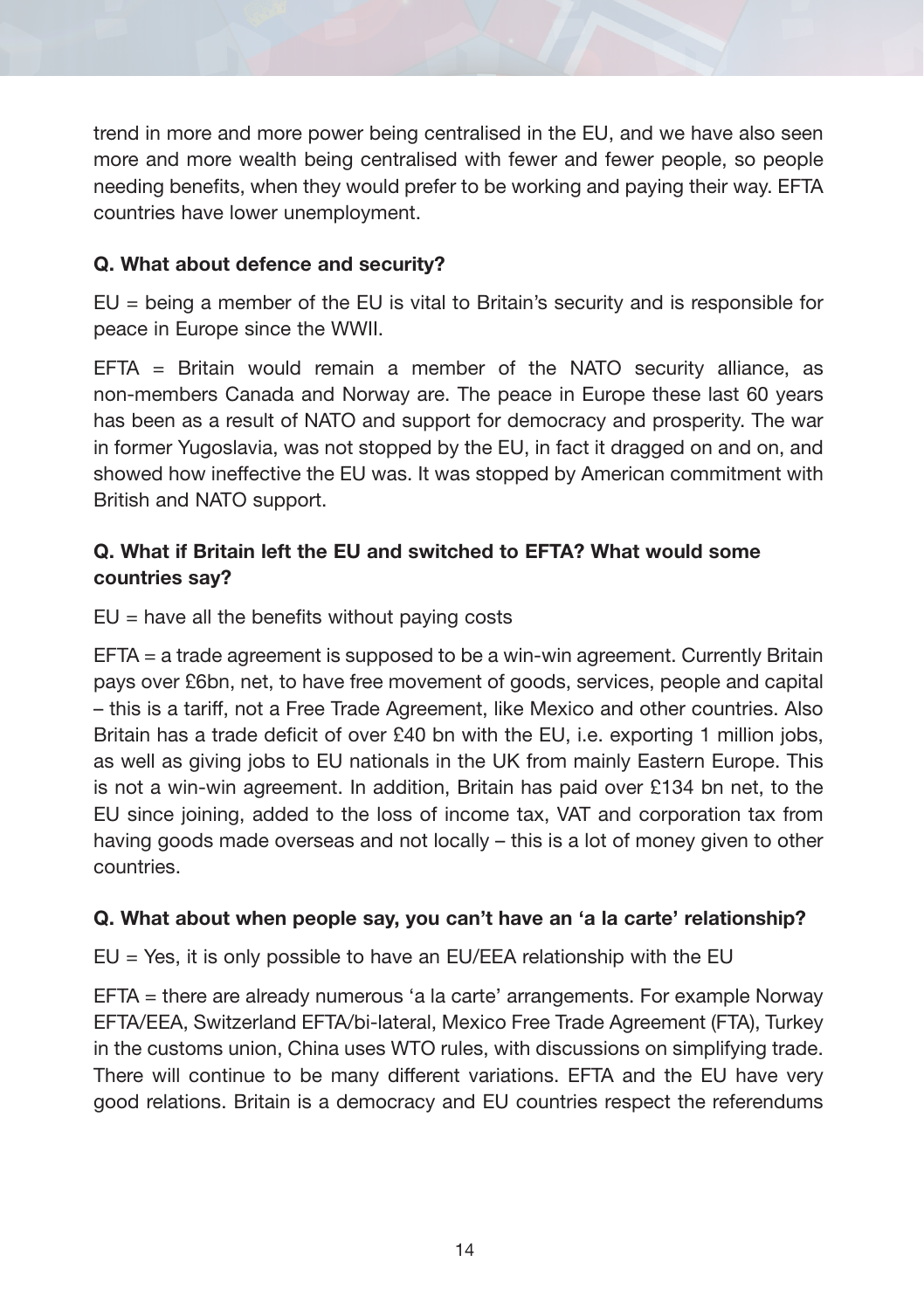of countries, for example a country that voted not to join the EU – Norway, and a country which had a referendum not have the Euro – Denmark.

#### **Q. How do EFTA and EU countries work together?**

EU = EFTA countries don't work with the EU on the Euro, Defence policy, Foreign policy, Foreign Aid.

EFTA = EFTA countries are happy to have their own currencies, Defence arrangements and treaties, Foreign policy and Aid policy. EFTA representatives work together in many EEA meetings as other EU countries, though do not vote on regulations. They are informed of any new plans and included in the consultation process. There is also an EEA Council which meets half-yearly and the chairman role switches each time between an EU representative and EFTA representative. – this helps in discussing EEA issues as well.

EFTA and EU countries work together on other issues, without the need for the EU framework.

#### **Q. What treaties are there between EU members and EFTA members?**

EU = EU countries have the Lisbon Treaty, with over 200 pages.

EFTA = EFTA countries have a Convention, of 30 pages.

#### **Q. Where are the EU and EFTA offices?**

EU = EU offices are in Brussels, a court in Luxembourg and also another Parliament in Strasbourg, and other offices around Europe, total employees, 10,000+.

EFTA = EFTA has offices in Brussels, a court in Luxembourg and also office in Geneva, total employees 90.

#### **Q. What about websites for people to look at?**

EU = the EU has a website, http://europa.eu where people can see the scope of regulations affecting countries. By clicking on the language of choice, then under the heading 'EU law' clicking on 'Find legislation', then the centre of the page has a heading 'Legislation in Force', then click on 'search by topic', you will be able to see the regulations covering a country.

EFTA = EFTA has a website, www.efta.int which shows how the EEA works for EFTA. By putting the cursor over the 'EEA' on the upper toolbar, a drop down menu comes up, and then clicking on 'seminars' people can see powerpoint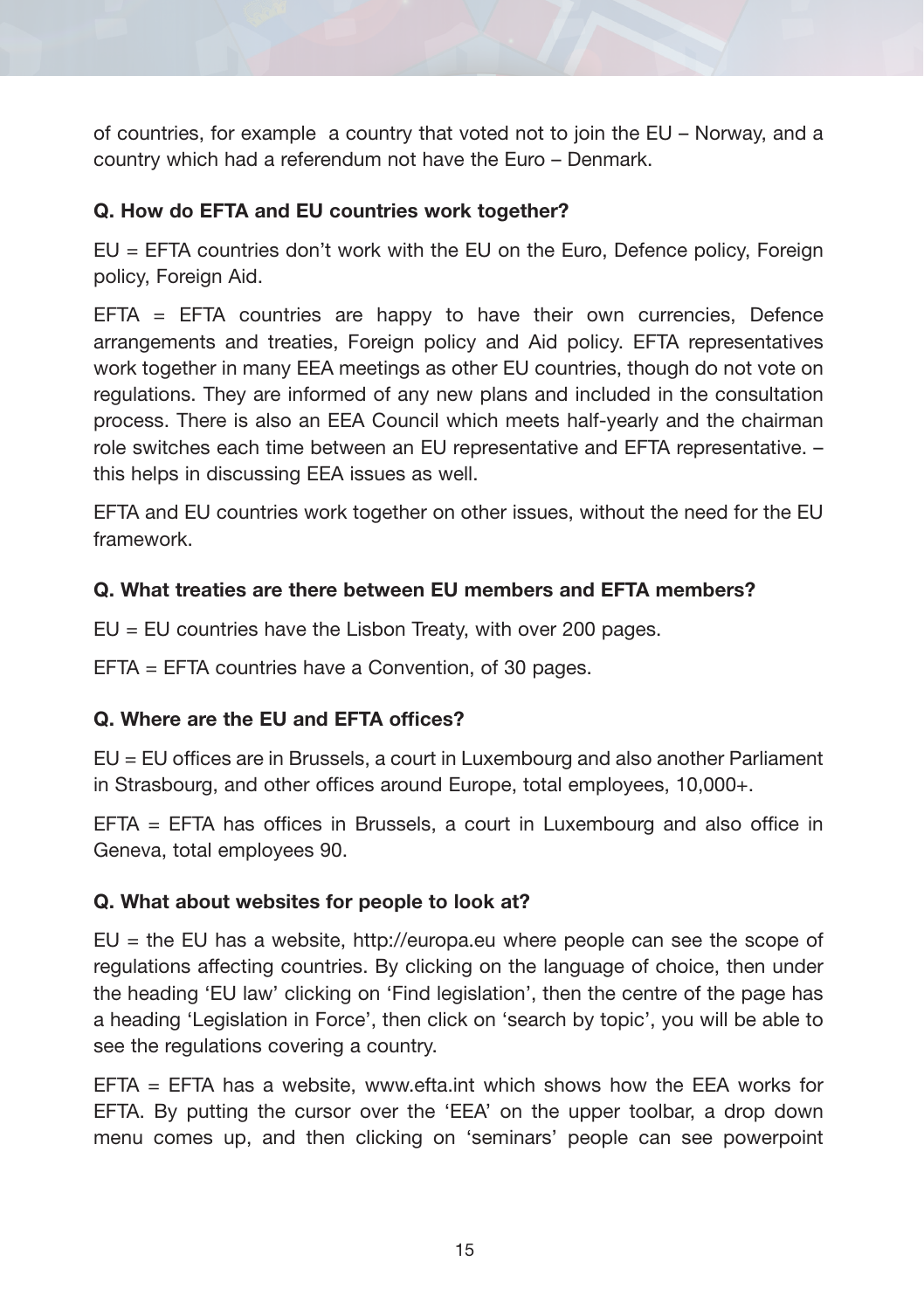presentations of the EFTA and the EEA, showing workings of the EFTA secretariat, and other workings.

#### **Q. What about the European arrest warrant?**

 $EU =$  this is vital to ensure criminals are brought justice quickly

EFTA = the evidence needed to issue an arrest warrant is less than before, and could mean a Briton wrongly extradited without sufficient evidence. There already existed extradition agreements before, this is a duplication and lower standard. In fact some crimes committed have been due to lax border controls.

There is also an argument that the EU is in fact an arsonist. After the fall of communism and also military dictatorships in South America, people couldn't work out why, after WWII, in the military dictatorships 10,000s of lives were taken, whereas in socialism/communism it was 10 of millions. Then they saw that in the military dictatorships, there was respect for private property rights. So the respect of property boundaries led to more respect of human rights. So, with the EU, there is less respect for national boundaries and there has been an increase in crimes – so needing people to be extradited. By simplifying from EU to EFTA, Britain will help move the centre of gravity towards respecting boundaries and human rights.

#### **Q. What about the EU in the world supporting democracy?**

EU = the EU plays a vital role in promoting democracy and supporting democracy.

EFTA = the EU model of unelected bureaucrats making decisions, financial mismanagement, top down management, political appointees – has been a poor role model for other countries. Those countries in Eastern Europe which have been receiving aid, have seen politicians – who were already corrupt – become more corrupt, also giving the impression that economic policies were working when they were not. Also nearby with the Arab spring, people have seen that newly elected governments have failed to deliver and go off at tangents, instead of working on bread and butter issues affecting them – jobs, housing, education, health, law and order. Also some Commonwealth countries, also have seen more centralised decision making happen and corruption, with waste of public funds.

With Britain switching from EU membership to EFTA, it will help shift the centre of gravity in many areas in the world, to self-government, working on priorities, better human rights, respect of boundaries, local decision making, integrity with public finances, decisions by people who have public support.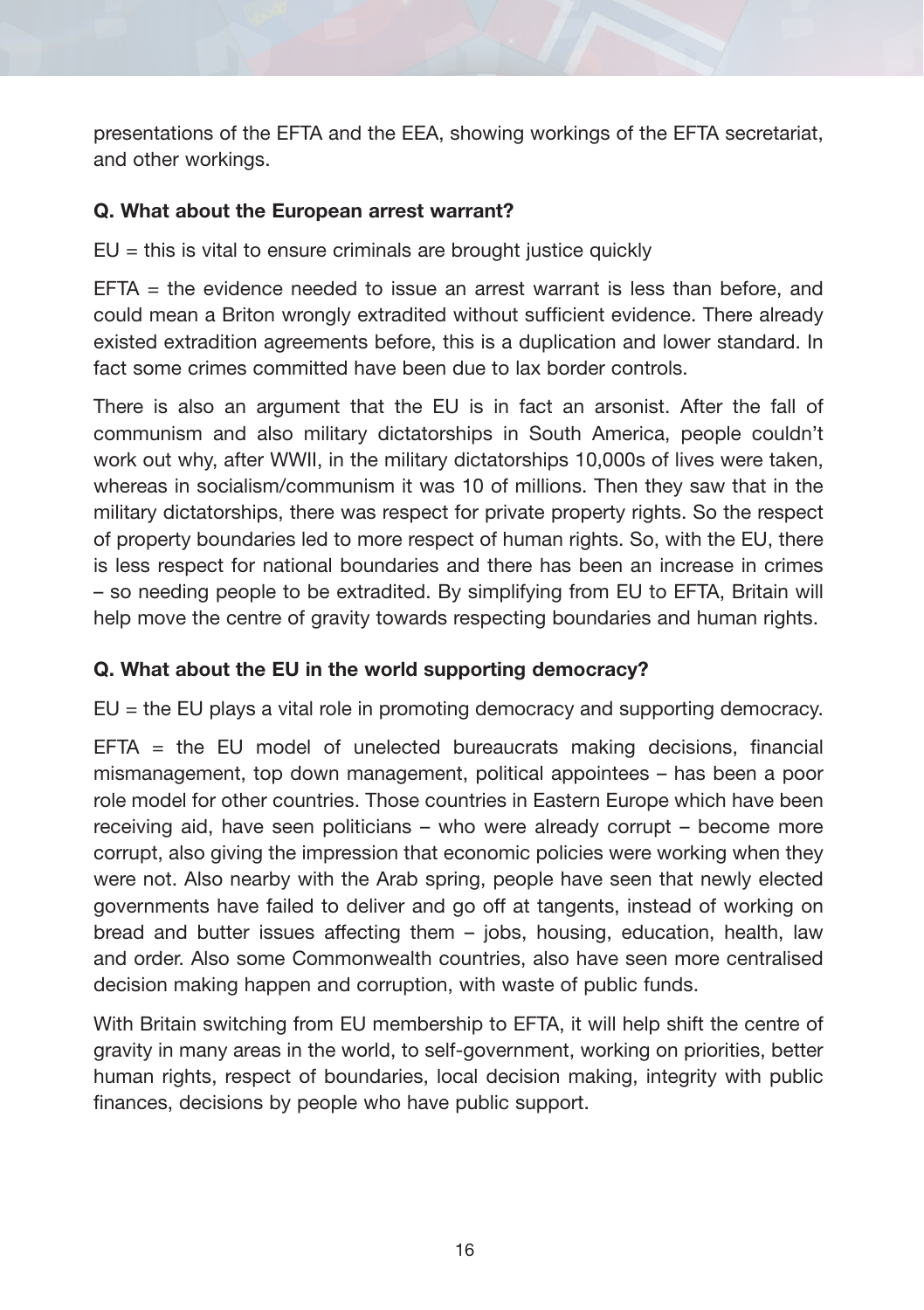#### **Q. How easy or difficult would it be for Britain to switch to EFTA/EEA?**

 $EU = it$  would be very difficult and take a long time

EFTA = it would be mostly easy and quick. Norway with 5 million people and Iceland with 300,000 people, have elected representatives who implement EFTA/EEA. Britain with 60 million people, has enough smart people to do this easily. Since the EEA part – Single Market – continues as usual, and British representatives continue attending many of the same EEA meetings in Brussels, this is easy. The switch to running agriculture, fisheries, Home Affairs and Justice are also easy. No new EU legislation would be applicable, freeing up time to look at current EU regulations and how they can be: kept in full, simplified/amended, or scrapped completely. This could involve all affected: industry/organisation sector, associations, government officials, experts, frontline staff/teams, EFTA experts and other. An approach using the 80/20 rule could help, with around 80% of EU regulations being easy to sort out in weeks and months, and 20% in months and years.

A simple example is fisheries. While on holiday in Cornwall a number of years ago, I was on a boat and the subject of the EU came up, whereupon the boat captain got very agitated and anti-EU. He was an ex-fisherman and had nothing positive to say about the EU. So I asked him what he would do, if he could change fishing policy. Oh, that would be easy, just do what they had done some years before. There used to be a problem with over fishing in the Irish Sea, so the fisherman got together and worked out a plan. Organise the Sea into blocks, and which ones could be fished in. Each fisherman got a quote for fish. If a fisherman caught above his quota for certain fish, these fish would go to other fisherman, and be part of their quota. I don't remember if the fish were sold at cost to other fishermen, if above quota. What he said was, they recognised the problem, local people who knew the situation got together, worked out a plan, implemented it, and it worked.

Often the answers are there already – locally and with frontline people.

Switching to EFTA is also pro-democracy.

#### **Q. What about referendums, is it alright to use this process?**

 $EU = it$  is not the British way to use referendums, it ought to be an In/Out referendum

EFTA = a referendum was held in 1975 about whether to stay in the Common Market, which became the EU. Britain has had many referendums on many issues. Scotland had a referendum on having a Parliament, so did Wales about having an Assembly – recently had another referendum on having more decision making and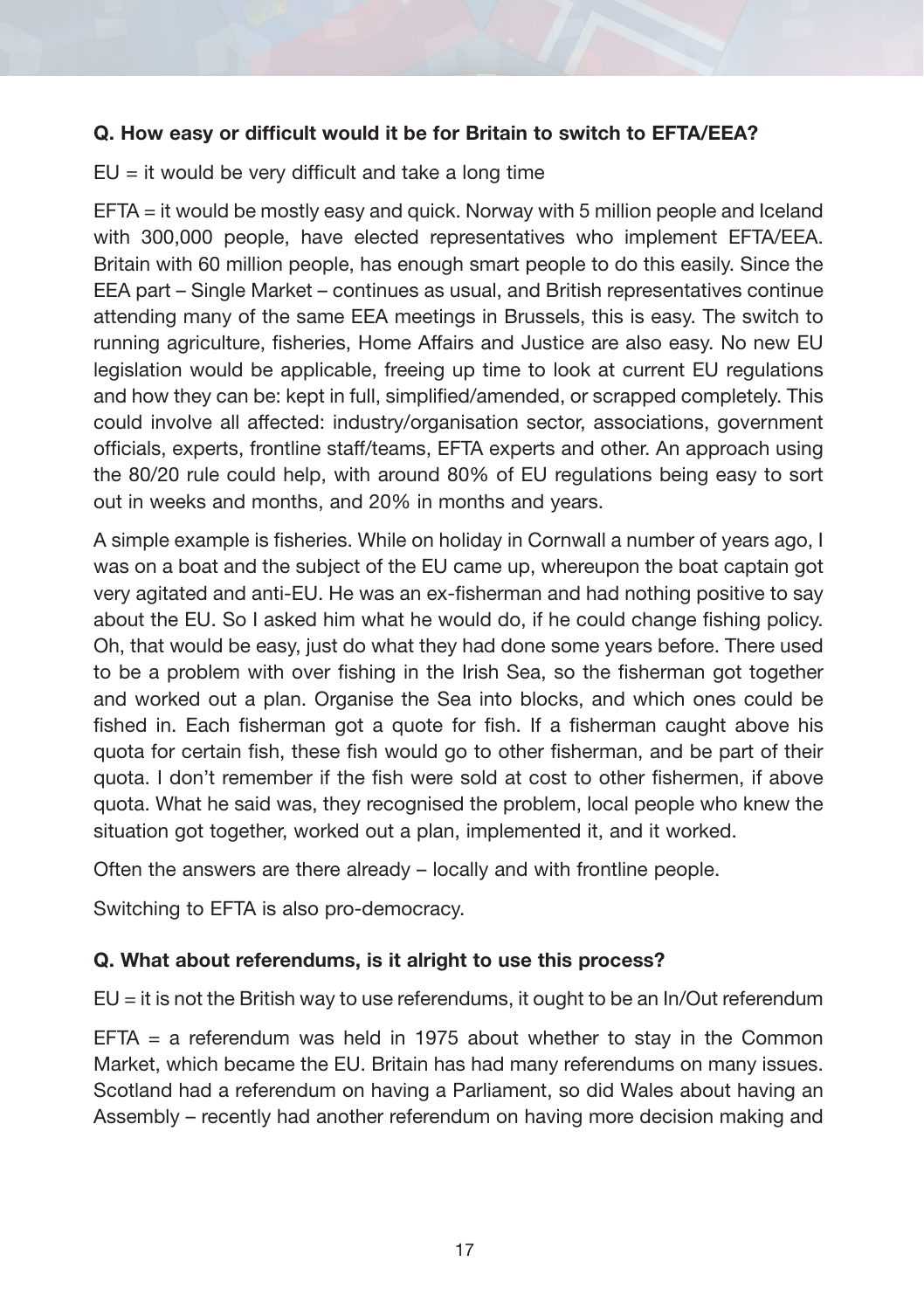self-government, which was approved. There are even now extra funds for locally elected Police Commissioners. There has been a referendum in the Falkland Islands on sovereignty. Local referendums on whether to have local elected mayors – most people voted no. A referendum on changing the voting system for Westminster elections, to have system more similar to EU countries – people voted no.

So a simple referendum is a good way for people to choose for:

More EU or more self-government

Best way to create more jobs

A possible wording could be:

'Do you think Britain should be a member of the EFTA (European Free Trade Association) and the Single Market (EEA, European Economic Area)?'

It would also help if there was a petition/referendum process for advisory referendums, for any international treaties/protocols/agreements/other, that the public could initiate. Perhaps with 2.5% of eligible voters signing a petition with 1 year, with a referendum held 2 to 3 months after signatures completed.

#### **Q. What benefits would there be in having an EFTA/EEA or EU/EEA referendum?**

 $FU =$  there is no need

 $EFTA = there$  are a number of benefits, including:

Option with best chance of getting most support/votes

Best option for winning a referendum

Easiest to implement

Fastest to implement and get benefits

Option for further referendums

Likely to get the most support from business, since the UK would still be in the Single Market

Most likely option for other European countries to win a referendum. It is worth realising that there are other countries with strong pro-democracy public opinions, who could also like to have referendums, and help in a reforming of the Europe, to a simpler EFTA, or complicated EU. EFTA/EEA could be easier for other countries to win in a referendum.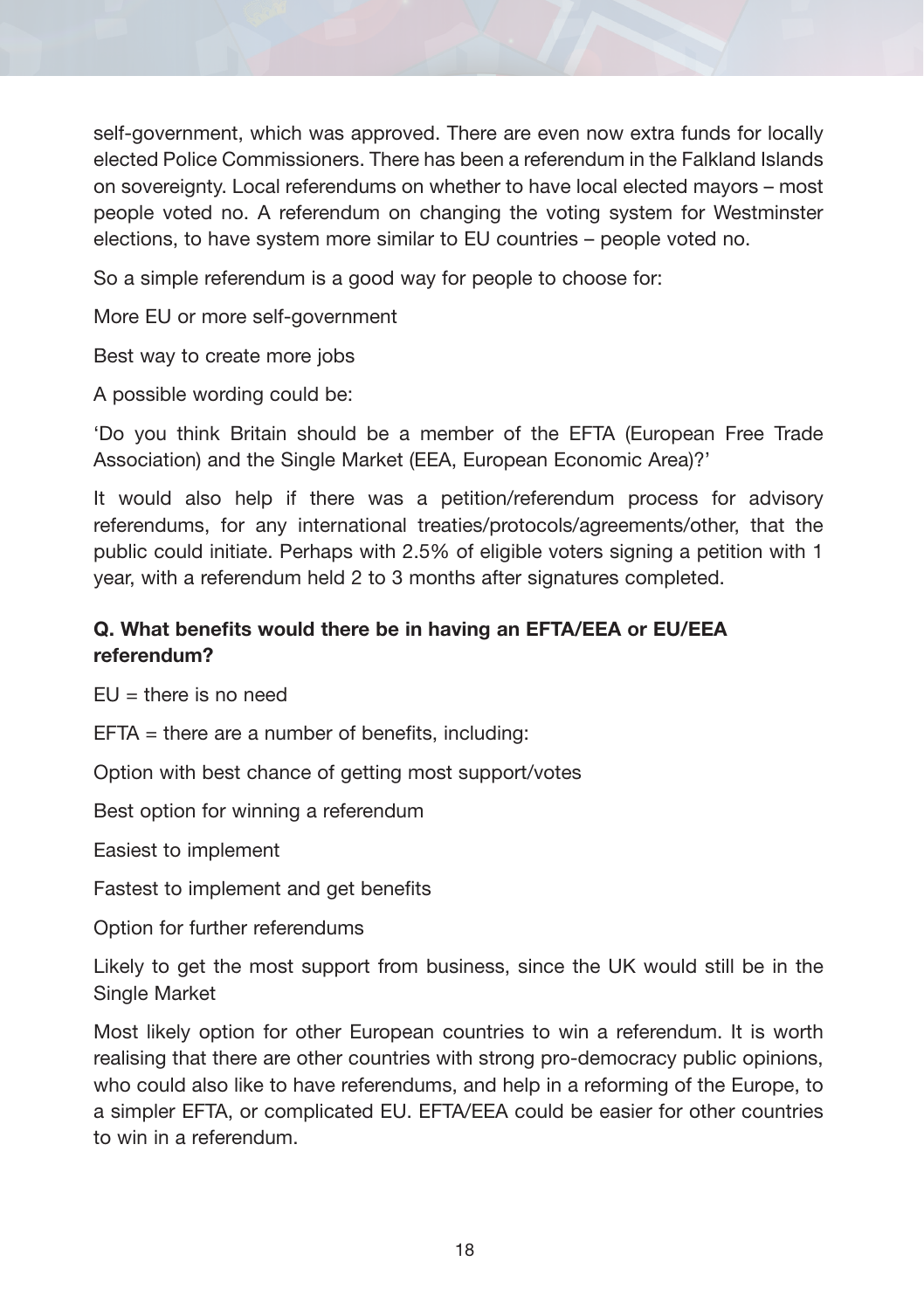#### Summary overview of options:

| Comparison information                                                                   | EU/EEA              | EFTA/ EEA  | EFTA/ bi-lateral | UK/ bi-lateral    | UK/WTO      |
|------------------------------------------------------------------------------------------|---------------------|------------|------------------|-------------------|-------------|
| New regulations per year                                                                 | 1000                | 350        | $\mathbf 0$      | $\mathbf 0$       | 0           |
| Approximate financial contributions to<br>the EU pa                                      | £6bn                | £3bn       | £2bn             | £0 <sub>bn</sub>  | £0bn        |
| Accounts signed off by auditors                                                          | Not for 15<br>years | Every year | Every year       | N/A               | N/A         |
| Employees                                                                                | $10,000+$           | 90         | 90               | $\mathbf 0$       | $\mathbf 0$ |
| Control over fisheries                                                                   | EU                  | UK         | UK               | <b>UK</b>         | <b>UK</b>   |
| Control over agriculture                                                                 | EU                  | UK         | UK               | <b>UK</b>         | <b>UK</b>   |
| Responsibility for Home Affairs                                                          | EU                  | UK         | UK               | UK                | UK          |
| Responsibility for Justice                                                               | EU                  | UK         | UK               | <b>UK</b>         | UK          |
| Free movement of Goods in EU                                                             | Yes                 | Yes        | Yes              | Yes               | tariff      |
| Free movement of Services in EU                                                          | Yes                 | Yes        | Yes              | Yes               | tariff      |
| Free movement of Capital in EU                                                           | Yes                 | Yes        | Yes              | Yes               | Yes         |
| Free movement of People in E                                                             | Yes                 | Yes        | Yes              | No                | No          |
| Member of EEA                                                                            | Yes                 | Yes        | No               | No                | No          |
| EU taxes apply                                                                           | Yes                 | No         | No               | <b>No</b>         | No          |
| Approximate total EU and EEA<br>regulations                                              | 19,500              | 4,500      | 0                | 0                 | 0           |
| 2 Euro Parliaments in Brussels and<br>Strasbourg                                         | Yes                 | No         | No               | No                | No          |
| Euro Arrest Warrant                                                                      | Yes                 | No         | No               | <b>No</b>         | No          |
| Estimated cost of EU & EEA regulations<br>% GDP                                          | 5%                  | 1.5%       | 0%               | 0%                | 0%          |
| Office in Brussels                                                                       | Yes                 | Yes        | Yes              | No                | No          |
| Website                                                                                  | Yes                 | Yes        | Yes              | No                | Yes         |
| Member of NATO security allianc                                                          | Yes                 | Yes        | Yes              | Yes               | Yes         |
| Ability to make bi-lateral free trade<br>agreements with other countries, e.g.<br>Canada | No                  | Yes        | Yes              | Yes               | Yes         |
| Key legal document                                                                       | Treaty              | Convention | Bi-lateral       | <b>Bi-lateral</b> | Bi-lateral  |
| Pages in legal document                                                                  | $200+$              | 30         | 0                | $\mathbf 0$       | 0           |
| Countries currently                                                                      | UK                  | Norway     | Switzerland      |                   |             |
| Approxinate current unemployment rate                                                    | 7.5%                | 3.5%       | 3.5%             |                   |             |
| Time to switch from EU/EEA to<br>alternative                                             | N/A                 | weeks      | years            | years             | years       |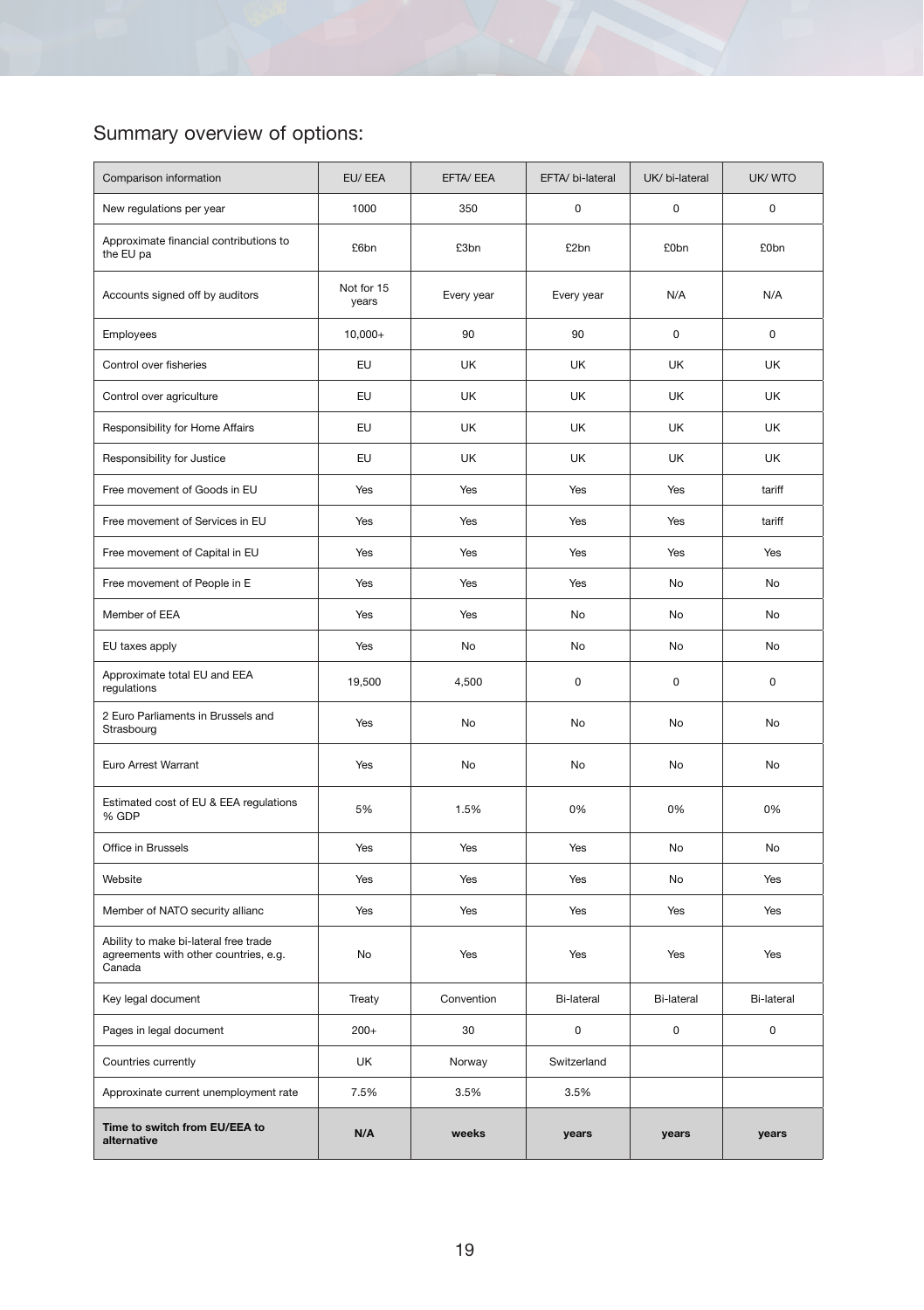### **Summary**

If you are living in a democracy you can: make, amend and repeal laws. A referendum, EFTA/EEA or EU/EEA, would give the British people an opportunity to choose EFTA, re-establish democracy in Britain, help create more jobs, shift the centre of gravity in the world towards accountable self-government, and show it is possible to have pro-democracy movement that uses the ballot box, help politicians listen to the public and deliver on priorities and jobs. The European Free Trade Association option would allow Britain to upgrade to a better option for trading with EU countries and help with lowering costs for trading around the world in expanding markets and opportunities.